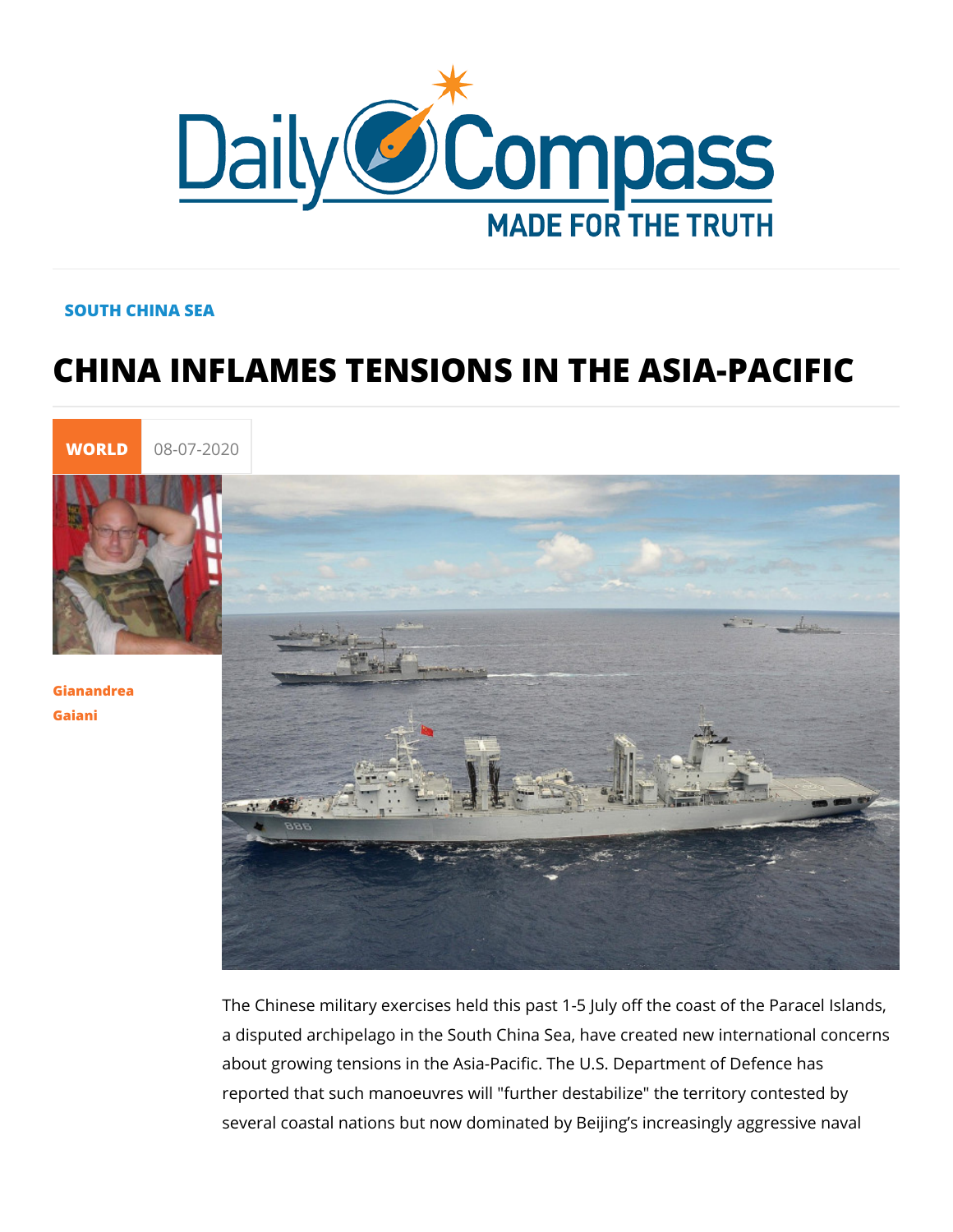military presence.

**Numerous archipelagos in the South China Sea** are at the center of long-standing disputes between Taiwan, Vietnam, Malaysia, Brunei and the Philippines. The Chinese province of Hainan's Maritime Safety Administration (MSA) announced navy exercises by banning sailing and shipping vessels in the area during the 5-day period. "It appears that the security manoeuvres to be carried out could be a way of showing other Southeast Asian countries that China can conduct operations on islands," in the area said Bryan Clark, an expert at the Hudson Institute in Washington. Woody Island is the hub of the Paracel Islands, an Archipelago disputed between Vietnam, Taiwan and China.

**Conducting military exercises in the South China Sea** falls within China's sovereign rights. This was stated by China's Foreign Ministry spokesman Zhao Lijian when responding to concerns expressed by Washington, which also accused China of "militarizing" the South China Sea.

## **Zhao stressed Beijing's position, stating the Paracel Islands belong to China.**

"Some countries outside the region often travel thousands of miles to the South China Sea to engage in large-scale military activities and show their strength. This is the main reason influencing stability in the South China Sea," said Zhao referring to the US Pacific Fleet which often carries out military cruises through the area aimed at demonstrating its "freedom of navigation" in such waters.

**The US Navy has deployed two aircraft carriers** with their respective naval combat groups near the Chinese military exercise area. The vessels are the USS Ronald Reagan and the USS Nimitz. Both have conducted military exercises at the same time as the Chinese Navy since last Friday.

"The United States agrees with its friends from Southeast Asia: exercises made by the People's Republic of China in disputed areas of the South China Sea are to be considered a provocation. We oppose Beijing's territorial claims" tweeted the U.S. Secretary of State, Mike Pompeo.

**China claims sovereignty over almost 90% of the South China Sea,** where it has occupied and militarized numerous atolls and coral reefs. Last 27 June, ASEAN (Association of Southeast Asian Nation) leaders criticized Beijing, reiterating the importance of freedom of navigation and airspace in the region as well as its concern for the "territorial appropriations, development activities, and serious incidents" carried out by the Chinese in the contested waters.

Beijing responded to ASEAN leaders saying it was willing to resume negotiations for the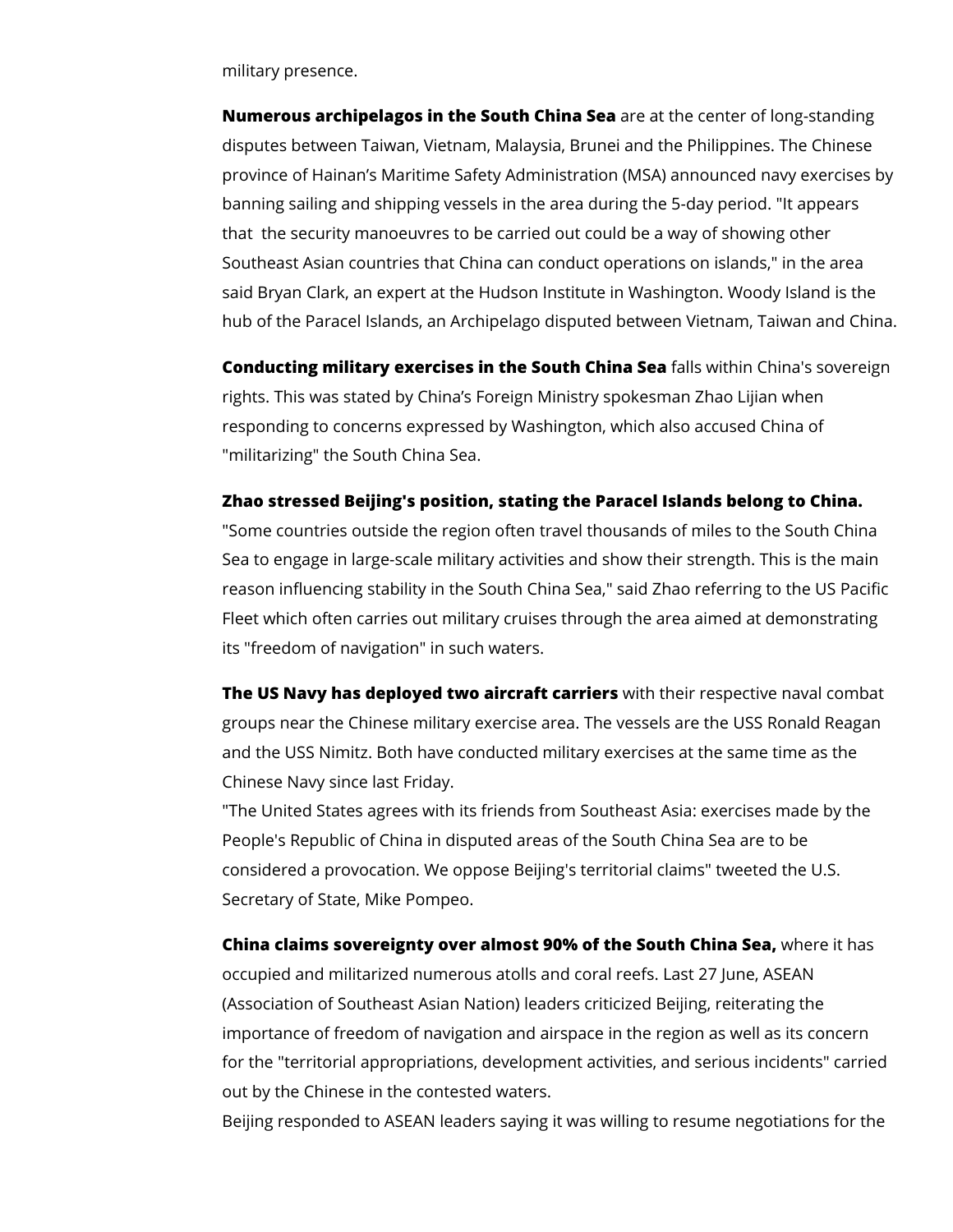definition of a code of conduct in the South China Sea, but without indicating a specific date.

**In addition to these exercises,** China announced others in August near the Dongsha (Pratas) Islands, which are controlled by Taiwan and located 450 kilometres south of the island nation.

To strengthen its defence of these atolls, currently manned only by Taiwanese coast guard units, Taipei's government has ordered the dispatch of marine troops for "official training" exercises.

**Republican congressman Mike Gallagher has submitted a bill** to the House of Representatives called the Taiwan Defence Act (TDA). Its objective is to ensure the United States meets obligations laid out in the 1979 Taiwan Relations Act (TRA) in the face of mounting Chinese military threats in the area.

The 1979 law, passed after Washington had established diplomatic ties with the People's Republic of China, was intended to ensure the continuation of close political and economic relations between the United States and Taiwan. Yet, while including the American commitment to supply arms and support for its Asian ally, it did not automatically guarantee Washington's military intervention in the event of a Chinese military attack on Taipei.

"Taiwan's freedom is of vital interest to the United States' national security and the Taiwan Defence Act helps ensure that our military has the capabilities to circumvent any attempt by China to annex Taiwan by force," said Gallagher.

**The bill was introduced on 1 July,** the same day that China began its naval exercises, even though Beijing's air and naval forces had violated the airspace and Taiwanese waters for months.

Senator Josh Hawley had presented an identical law to the Senate last 10 June, fearing the possibility that the Chinese Communist Party would dominate the region if it were permitted to take control over Taiwan.